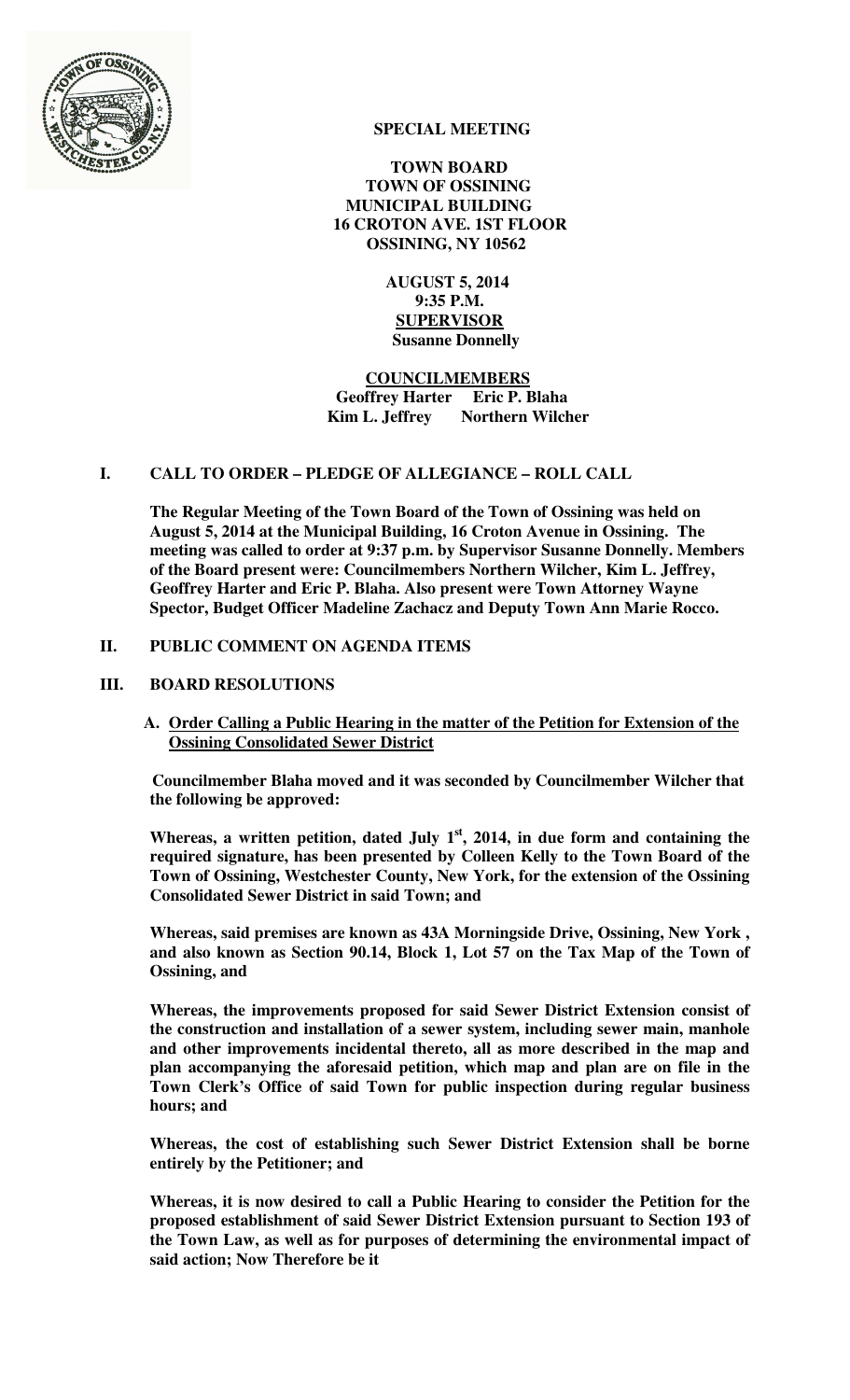**Ordered, by the Town Board of the Town of Ossining, Westchester County, New York, as follows:**

**Section 1: A meeting of the Town Board of the Town of Ossining, Westchester County, New York, shall be held at the Police/Court Facility, 86-88 Spring Street, In Ossining, New York, on the 26th day of August 2014, at 7:30p.m., for the purpose of conducting a public hearing to consider the aforementioned Petition and to hear all persons interested in the subject thereof concerning the same.**

**Section 2: The Town Clerk is hereby authorized and directed to cause a certified copy of this Order to be published in the Journal News and posted in the manner provided by law.**

**Section 3: This Order shall take effect immediately.** 

 **Motion Carried: Unanimously** 

### **B. Personnel- Parks Department- Seasonal Appointment**

**Councilmember Wilcher moved and it was seconded by Councilmember Blaha that the following be approved:** 

**Resolved, that the Town Board of the Town of Ossining hereby appoints Pauline Palma, Ossining, to the seasonal position of Recreation Attendant in the Town Parks Department effective July 28th, 2014 at a rate of \$8.00 per hour.** 

 **Motion Carried: Unanimously** 

### **C. Personnel- Parks Department- Seasonal Appointment**

**Councilmember Blaha moved and it was seconded by Councilmember Wilcher that the following be approved:** 

**Resolved, that the Town Board of the Town of Ossining hereby appoints Evan Rodriguez, Ossining, to the seasonal position of Recreation Attendant in the Town Parks Department effective July 28th, 2014 at a rate of \$8.00 per hour.** 

 **Motion Carried: Unanimously** 

#### **D. Personnel- Parks Department- Seasonal Appointment**

**Councilmember Harter moved and it was seconded by Councilmember Jeffrey that the following be approved:** 

**Resolved, that the Town Board of the Town of Ossining hereby appoints Robert Hinson, Ossining, to the seasonal position of Laborer in the Town Parks Department effective July 30th, 2014 at a rate of \$9.25 per hour.** 

 **Motion Carried: Unanimously** 

#### **E. Personnel- Park Department- Termination of Appointment**

**Councilmember Blaha moved and it was seconded by Councilmember Wilcher that the following be approved:** 

**Resolved, that the Town Board of the Town of Ossining hereby terminates the seasonal appointment of Sylvester Foreman, Parks Department, effective July 17th , 2014.** 

**Councilmember Blaha moved to amend and it was seconded by Councilmember Wilcher that the resolution be adopted as amended.**